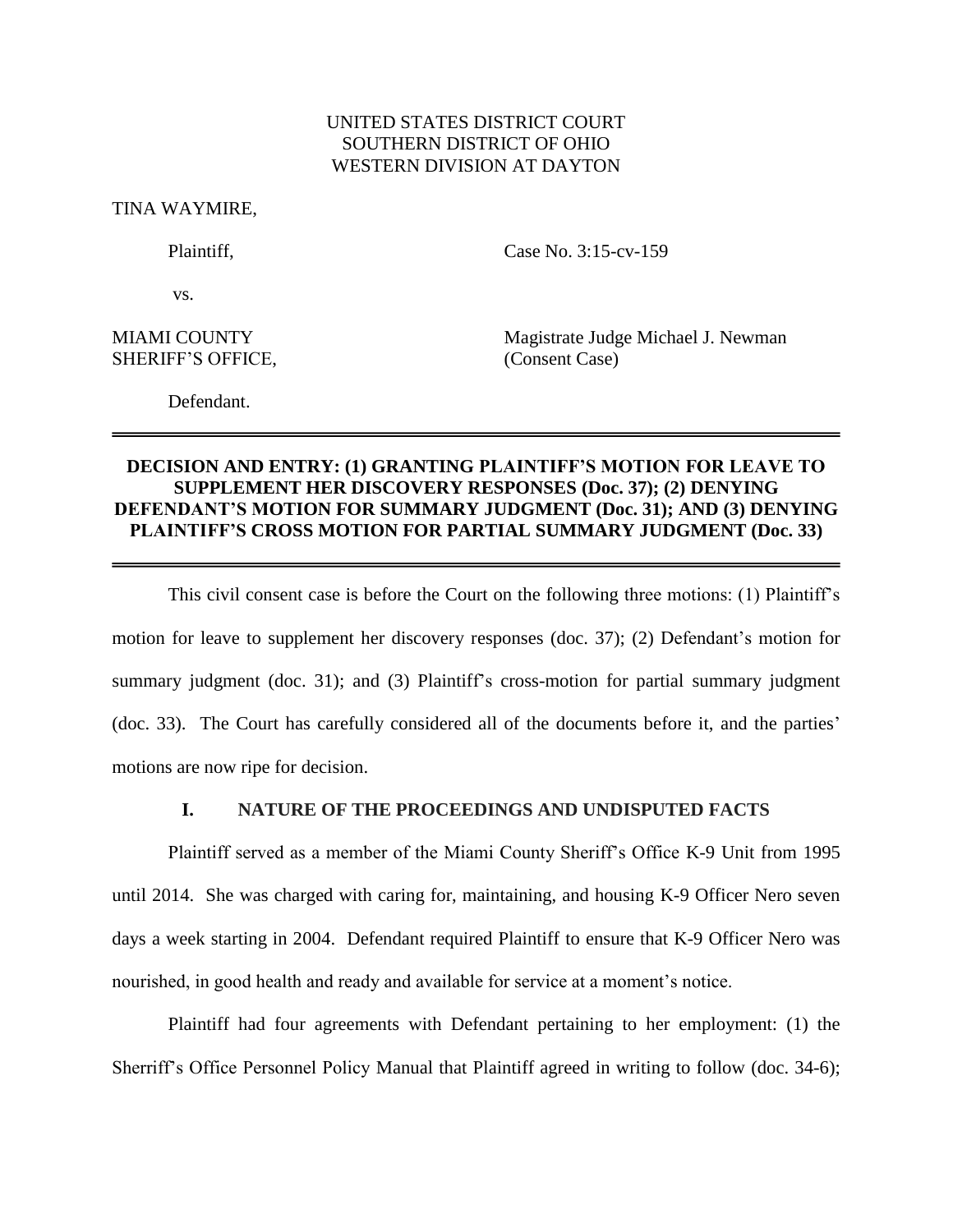(2) a collective bargaining agreement ("CBA") (doc. 34-4); (3) a March 1996 written agreement between Plaintiff and Sheriff Cox (doc. 34-3); and (4) a subsequent 1996 oral agreement between Plaintiff and Defendant. Only the latter two agreements dealt directly with Plaintiff's compensation for caring for her assigned K-9 officer.

It is undisputed that under the March 1996 written agreement, Plaintiff was assigned a department vehicle to drive to and from work in exchange for caring for her then-assigned K-9 officer, a dog who was not K-9 Officer Nero. It is also undisputed that the parties orally agreed in 1996 that plaintiff was able to leave a half hour early on on-duty days with no reduction in pay in order to partially compensate her for off-duty time spent caring for K-9 Officer Nero.

Plaintiff initiated this case on May 1, 2015. Her complaint contained a single cause of action alleging that Defendant failed to pay her overtime for off-duty care of K-9 Officer Nero in violation of the Fair Labor Standards Act ("FLSA"). Plaintiff claims unpaid overtime from May 1, 2012 through her last day as a K-9 Deputy on April 20, 2014, with the exception of when she was on injury leave with full compensation from September 11, 2013 through January 6, 2014.

## **II. PLAINTIFF'S MOTION FOR LEAVE TO SUPPLEMENT HER DISCOVERY RESPONSES**

Plaintiff filed her motion for leave to supplement two interrogatory answers in response to Defendant's request -- in its memorandum in opposition to Plaintiff's motion for partial summary judgment -- to strike two of Plaintiff's declarations filed in support of her cross-motion for summary judgment. Doc. 44 at PageID 1514-15. Specifically, Defendant seeks to strike the following: (1) Joseph Mahan's declaration (allegedly because he was not disclosed in interrogatory answers as a witness) and (2) the part of Plaintiff's declaration that conflicts with a prior interrogatory answer she gave regarding the number of uncompensated overtime hours she worked caring for K-9 Officer Nero while off duty . *Id*.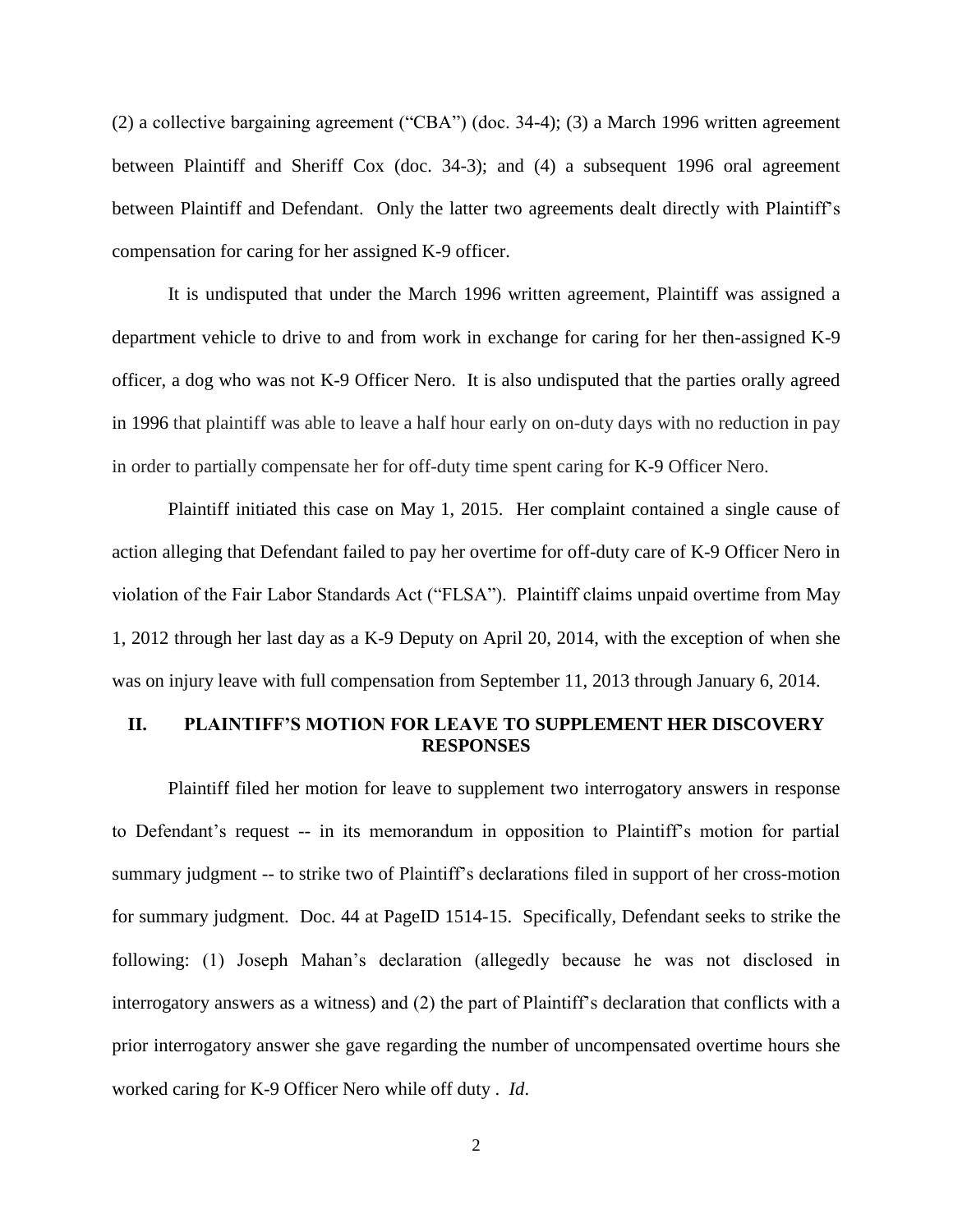In her motion to supplement, Plaintiff argues that the facts at issue -- that Mr. Mahan possessed information relevant to the litigation, and that Plaintiff performed four hours of uncompensated work on on-duty days and two hours of uncompensated work on off-duty days - were made known to Defendant during Plaintiff's May 9, 2016 deposition. Doc. 44 at PageID 1514-15. Plaintiff did not file her proposed supplemental answers to interrogatories in her motion to supplement, but Plaintiff implicitly seeks to supplement two of her December 4, 2015 responses to Defendant's interrogatories in order to incorporate her deposition testimony. *See*  doc. 37 at PageID 1379. First, Plaintiff seeks to supplement her response to interrogatory #3 (which requested that Plaintiff identify all persons she intended to call as a witness, both lay and expert, at trial) to include Mr. Mahan. *Id*. Second, Plaintiff seeks to supplement her response to interrogatory #8 (which requested that Plaintiff itemize and set forth the calculation of all compensation, overtime, and back pay relative to the number of hours claimed for uncompensated work time) to now reflect her deposition testimony "that she spent four hours per day caring for K-9 Officer Nero on her on-duty days and two hours per day caring for him on her non-duty days." *See id.* at 1379 (citing doc. 30-1 at PageID 98; Waymire Dep. Tr. P. 18).<sup>1</sup>

Under Rule 26(e), a party who has made a Rule 26(a) disclosure or responded to discovery requests must provide timely supplementation "if the party learns that in some material respect the disclosure or response is incomplete or incorrect, and if the additional or corrective information has not otherwise been made known to the other parties during the discovery process or in writing." Fed. R. Civ. P.  $26(e)(1)(A)$ .

 $\overline{\phantom{a}}$ 

<sup>&</sup>lt;sup>1</sup> The Court is aware that on August 16, 2016, Plaintiff served Defense counsel with Plaintiff's Supplemental Responses to Defendant's Miami County Sheriff's Office First Set of Interrogatories. Doc. 41-1 at PageID 1447. However, because these supplemental responses were not filed in any pleading, the Court has limited its review of Plaintiff's motion to supplement to the information provided by Plaintiff in her memorandum in support of her motion filed on July 28, 2016. *See* doc. 37.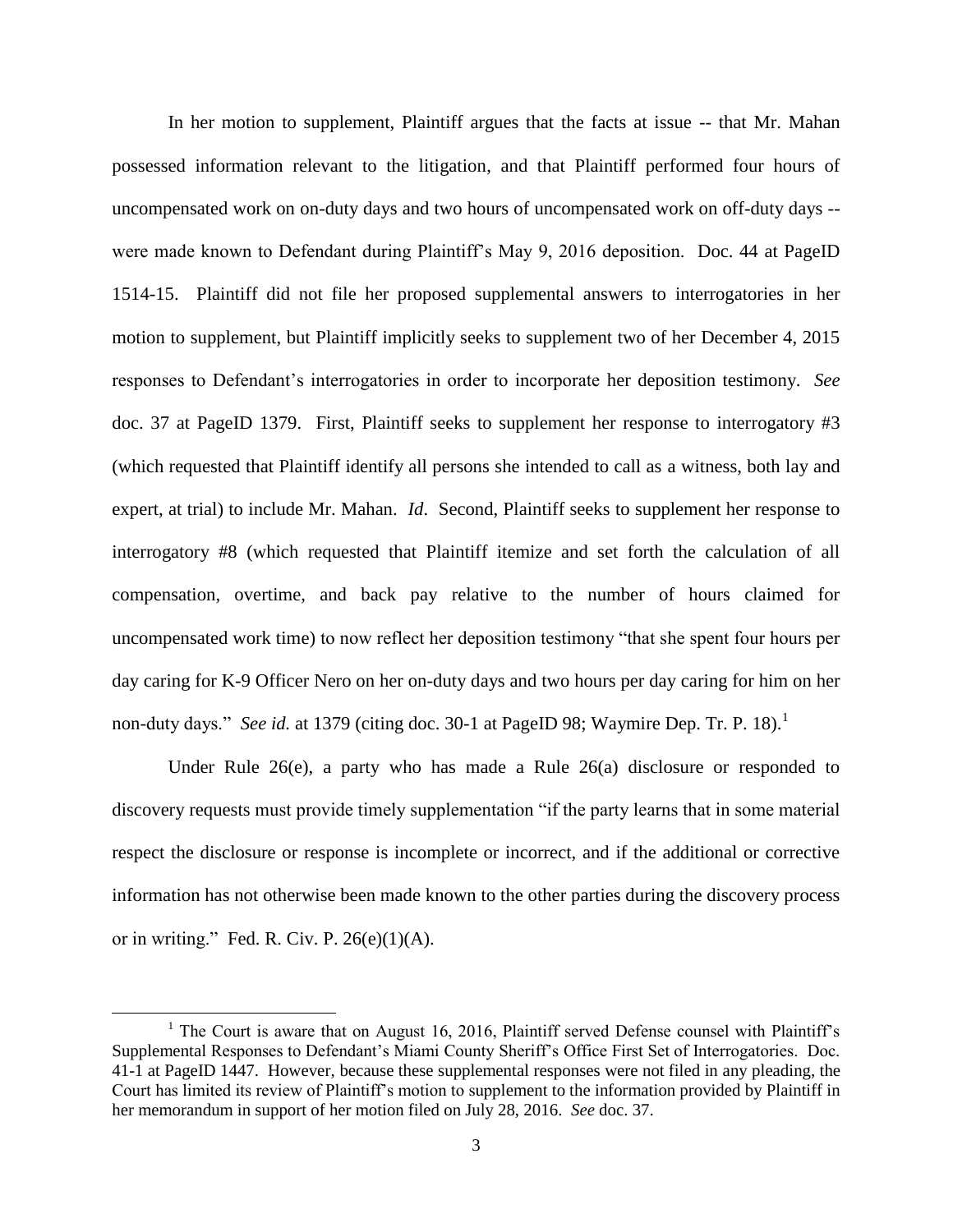In regards to interrogatory #3, the Court agrees with Plaintiff that she made the identity and the significance of Mr. Mahan's knowledge known to Defendant during her deposition. *See* doc. 37 at PageID 1379. Plaintiff testified at her deposition that she had an oral agreement with Chief Deputy Mahan, who acknowledged that she was spending in excess of the compensated time of thirty minutes per day after her shift caring for K-9 Officer Nero. Doc. 37 at PageID 1379 (citing doc. 30-1 at PageID 103-104; Waymire Dep. Tr. P. 41-43). Therefore, Plaintiff's deposition testimony "otherwise made known" to Defendant that Mr. Mahan was an individual with knowledge significant to this litigation, and thus, meets the requirements of Fed. R. Civ. P. 26(e)(1)(A). *See Sjostrand v. Ohio State Univ.,* No. 2:11-cv-00462, 2014 WL 4417767, at \*2 (S.D. Ohio September 8, 2014) (holding that the phrase "made known to the other party" requires that the opposing party had reason to know that the undisclosed witness at issue had "knowledge supporting the opposing party's litigation position"); *see also Harding v. Cianbro Corp.,* 436 F.Supp.2d 153, 163 (D. Me. 2006) (finding that where the identity of a witness was made known to opposing counsel during the course of discovery, formal supplementation was unnecessary). Moreover, the Court also notes that interrogatory #3 asked for identification of witnesses to be used at trial, and that Mr. Mahan's declaration has been offered as evidence in support of Plaintiff's motion for partial summary judgment, not trial. *See* docs. 33-7 and 41-1 at PageID 1451.

In regards to interrogatory #8, the Court agrees with Plaintiff that her deposition testimony -- "that she spent four hours per day caring for K-9 Officer Nero on her on-duty days and two hours per day caring for him on her non-duty days" -- made the "corrective information" (for her calculation of all compensation, overtime, and back pay relative to the number of hours claimed for uncompensated work time) "known" to Defendant as required by Fed. R. Civ. P.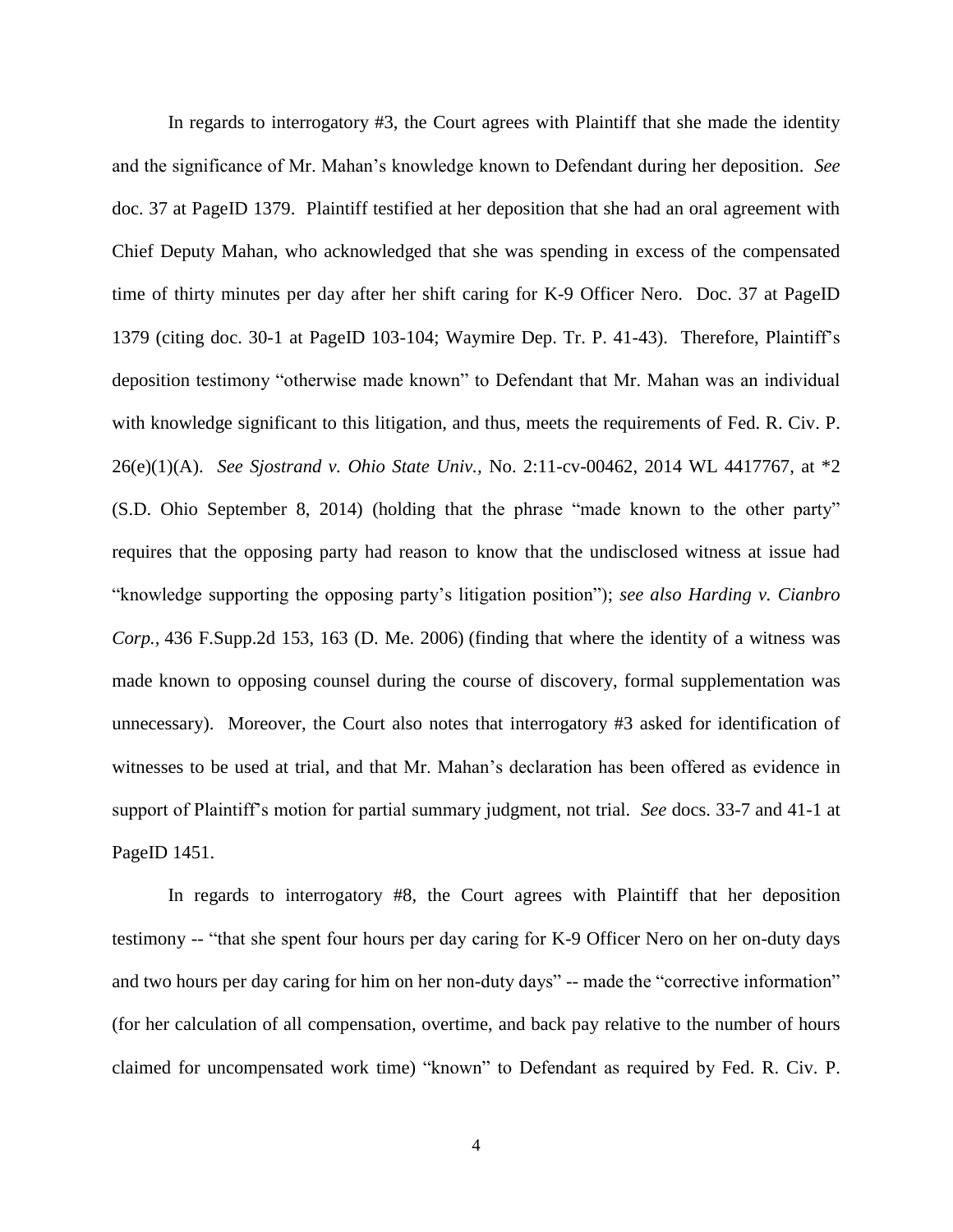$26(e)(1)(A)$ . The undersigned finds that it was not necessary for Plaintiff to file a separate pleading alerting Defendant to the supplemental information. *See Coleman v. Keebler Co.,* 997 F. Supp. 1102, 1107 (N.D. Ind. 1998) (finding the duty to supplement "does not require an application of form over substance").

Accordingly, the Court **GRANTS** Plaintiff's motion to supplement in so much as it reflects Plaintiff's deposition statements discussed above. *See* doc. 30-1 at PageID 98, 103-4; Waymire Dep. Tr. P. 18, 41-43.

### **III. CROSS-MOTIONS FOR SUMMARY JUDGMENT**

#### **A.** *Standard of Review*

A motion for summary judgment should be granted if the evidence submitted to the court demonstrates that there is no genuine issue as to any material fact and that the movant is entitled to judgment as a matter of law. Fed. R. Civ. P. 56; *see also Celotex Corp. v. Catrett*, 477 U.S. 317, 322 (1986); *Anderson v. Liberty Lobby, Inc.*, 477 U.S. 242, 247-48 (1986). "Summary judgment is only appropriate 'if the pleadings, depositions, answers to interrogatories, and admissions on file, together with the affidavits, if any, show that there is no genuine issue as to any material fact and that the moving party is entitled to a judgment as a matter of law.'" *Keweenaw Bay Indian Comm. v. Rising*, 477 F.3d 881, 886 (6th Cir. 2007) (quoting Fed. R. Civ. P. 56(c)). "Weighing of the evidence or making credibility determinations are prohibited at summary judgment -- rather, all facts must be viewed in the light most favorable to the non-moving party." *Id*. "[T]he standards upon which the [C]ourt evaluates the motions for summary judgment does not change simply because the parties present cross-motions." *Taft Broad. Co. v. U.S.*, 929 F.2d 240, 248 (6th Cir. 1991) (internal citations omitted).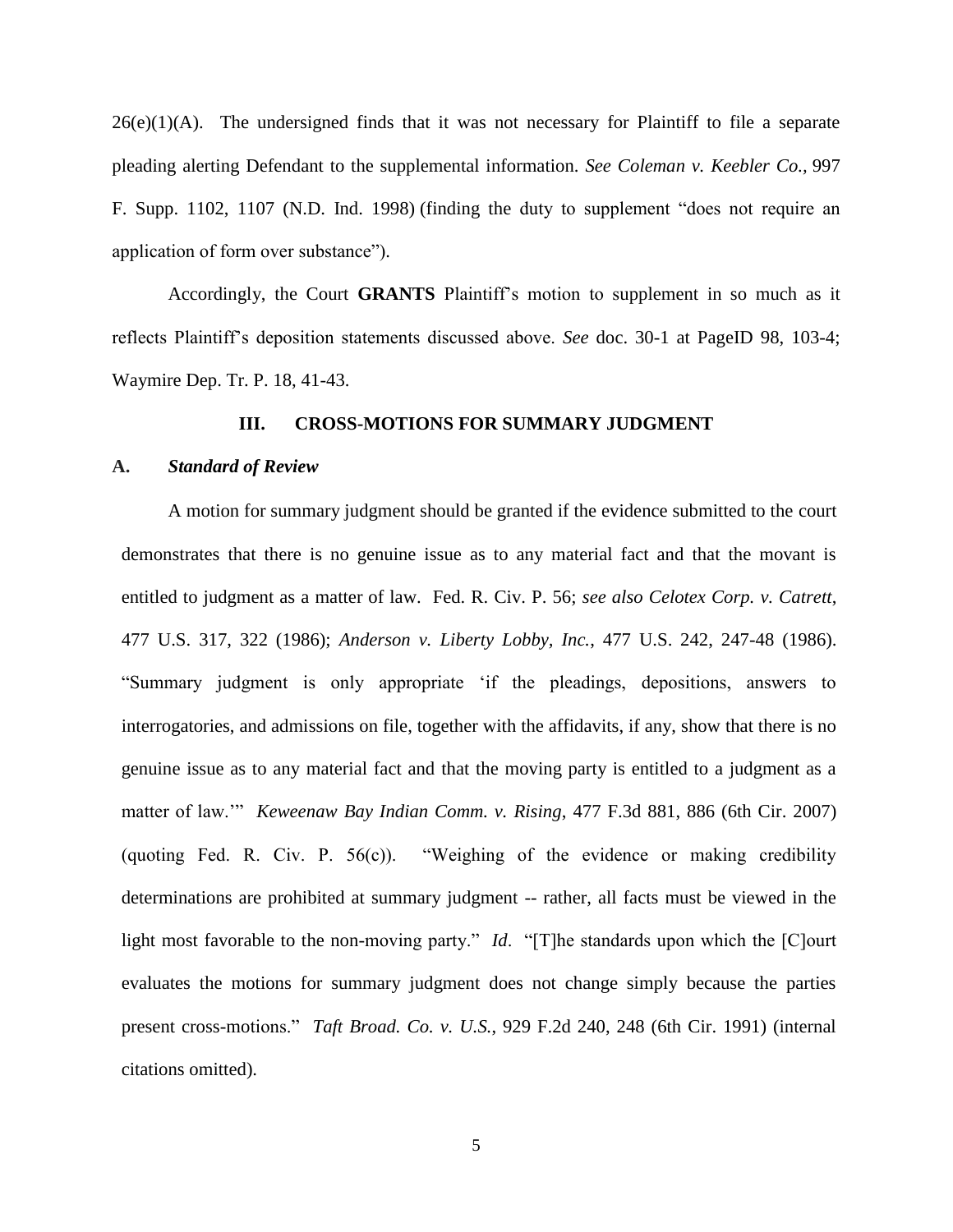When a party without the burden of proof -- typically a defendant -- seeks summary judgment, that party bears the initial burden of pointing to an absence of evidence supporting the nonmoving party's case, but need not support its motion with affidavits or other materials "negating" the opponent's claim. *See Morris v. Oldham County Fiscal Court*, 201 F.3d 784, 787 (6th Cir. 2000). Once "a motion for summary judgment is properly made and supported, an opposing party may not rely merely on allegations or denials in its own pleading[.]" *Viergutz v. Lucent Tech., Inc.*, 375 F. App'x 482, 485 (6th Cir. 2010) (citation omitted). Instead, the party opposing summary judgment "must -- by affidavits or as otherwise provided in [Rule 56] -- set out specific facts showing a genuine issue for trial." *Id*. (citation omitted).

A moving party with the burden of proof -- typically the plaintiff -- faces a "substantially higher hurdle." *Arnett v. Myers*, 281 F.3d 552, 561 (6th Cir. 2002). As held by the Sixth Circuit, when the party with the burden of proof moves for summary judgment, he or she "must show that the record contains evidence satisfying the burden of persuasion and that the evidence is so powerful that no reasonable jury would be free to disbelieve it." *Id.*

### **B.** *The Fair Labor Standards Act*

The FLSA, when reduced to its essential form, requires employers to compensate employees for all hours worked. Fair Labor Standards Act of 1938, § 1 *et seq.*, 29 U.S.C. § 201 *et seq*. The purpose of the FLSA is to set limits on minimum wages and the number of hours an employee is permitted to work before the employer is required to pay overtime. 29 U.S.C. §§ 206[-07.](http://www.westlaw.com/Link/Document/FullText?findType=L&pubNum=1000546&cite=29USCAS207&originatingDoc=Id790178e567411d9bf30d7fdf51b6bd4&refType=LQ&originationContext=document&vr=3.0&rs=cblt1.0&transitionType=DocumentItem&contextData=(sc.Search)) The FLSA requires employers to pay their employees "at a rate not less than one and one-half times the regular rate" for work exceeding forty hours per week. 29 U.S.C. § 207(a)(1). Employers who fail to do so may be liable to their affected employees "in the amount of their . . . unpaid overtime compensation" and "in an additional equal amount as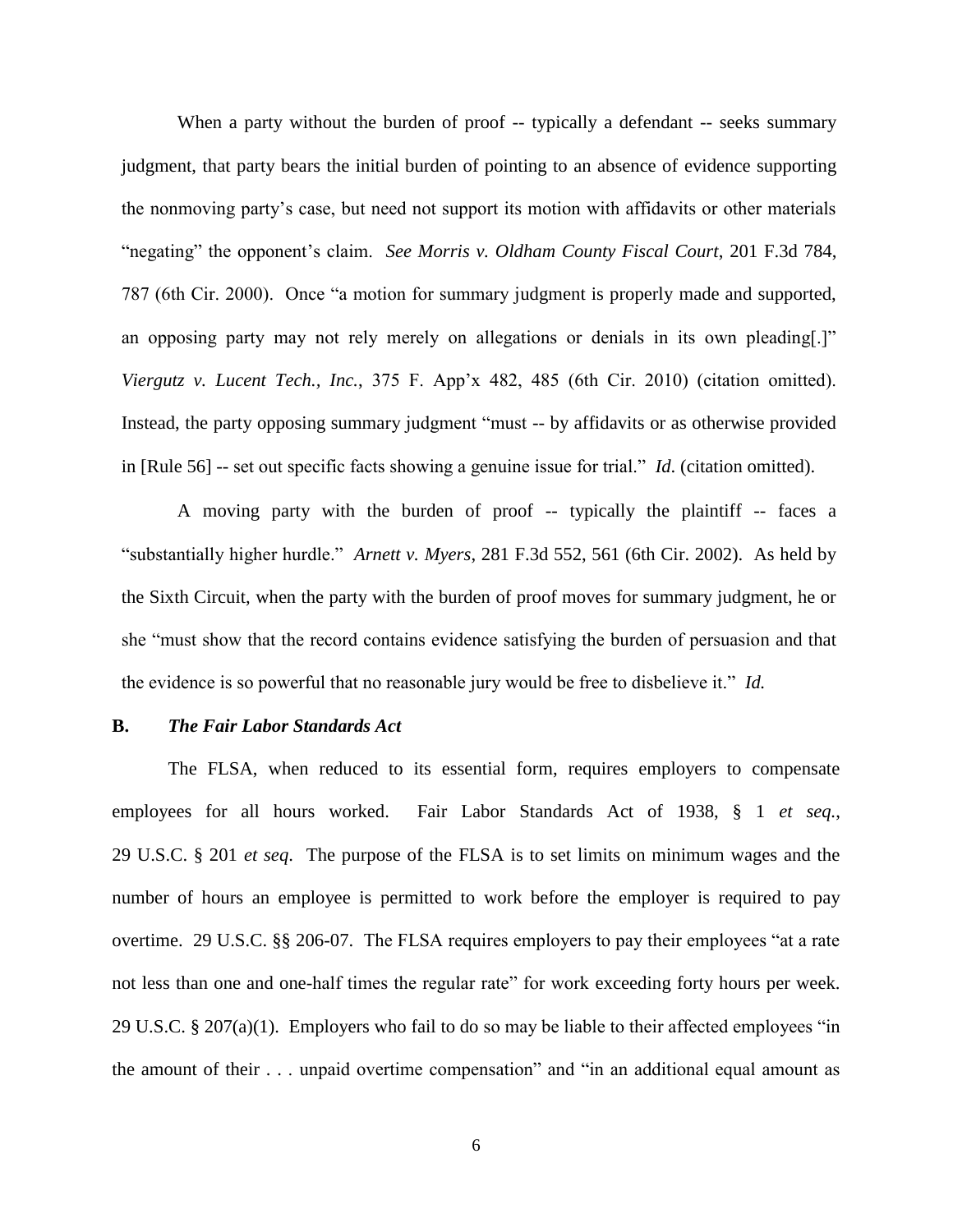liquidated damages." 29 U.S.C. § 216(b).

"The legislative debates indicate that the prime purpose of the legislation was to aid the unprotected, unorganized and lowest paid of the nation's working population; that is, those employees who lacked sufficient bargaining power to secure for themselves a minimum subsistence wage." *Brooklyn Sav. Bank v. O'Neil,* 324 U.S. 697, 707 (1945). The FLSA entrusted enforcement to those employees: "If there shall occur violations of either the wages or hours, the employees can themselves . . . maintain an action in any court to recover the wages due them . . . . [Section 216 of the FLSA] puts directly into the hands of the employees who are affected by violation the means and ability to assert and enforce their own rights . . . ." *Id.* at 706 (citations omitted).

To prevail in an FLSA overtime suit, a plaintiff must prove, by a preponderance of the evidence, that he or she "performed work for which he [or she] was not properly compensated." *Integrity Staffing Solutions, Inc. v. Busk*, ––– U.S. –––, 135 S.Ct. 513, 516-17 (2014) (citing *Anderson v. Mt. Clemens Pottery Co.*, 328 U.S. 680, 687 (1946)). As the Supreme Court has noted, "[t]he remedial nature of this statute and the great public policy which it embodies, however, militate against making that burden an impossible hurdle for the employee." Mt. *Clemens Pottery Co.*, 328 U.S. at 687.

### **C.** *Defendant's Motion for Summary Judgment*

Defendant makes five arguments in support of its motion for summary judgment on Plaintiff's FLSA claim for unpaid overtime compensation related to her training and care of K-9 Officer Nero: (1) Plaintiff fails to name a party capable of being sued; (2) Plaintiff's failure to document and submit for payment all of her hours worked precludes her from recovering under the FLSA; (3) the arbitration procedure contained in Plaintiff's CBA is the sole forum in which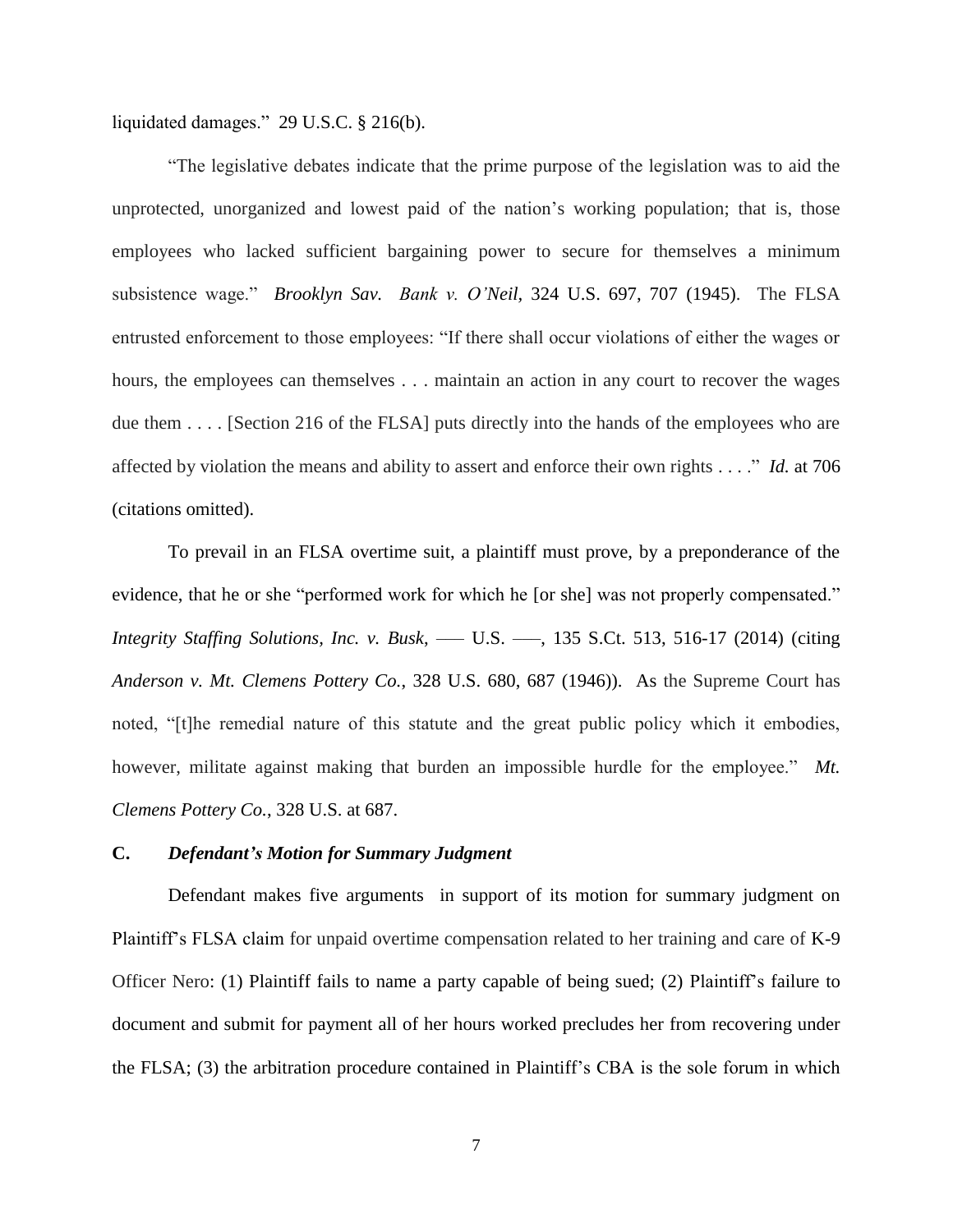she may seek redress of her FLSA rights ; (4) Plaintiff did not work in excess of the applicable hours in the 28-day work period under 29 U.S.C. § 207(k) of the FLSA; and (5) Plaintiff's care of K-9 Officer Nero did not constitute compensable "work" under the FLSA. As explained in more detail below, the Court finds Defendant's arguments unpersuasive and therefore denies Defendant's motion for summary judgment.

### **1. Whether Plaintiff Fails to Name a Party Capable of Being Sued**

In its prior Order denying Defendant's motion to dismiss, the Court found that Defendant forfeited the defense of lack of capacity to be sued because it failed to timely raise that defense. *See* doc. 28. Therefore, that ruling is the law of the case, and Defendant's motion for summary judgment as to this issue is denied. *See Dixie Fuel Co., LLC v. Dir., Office of Workers' Comp. Programs*, 820 F.3d 833, 843 (6th Cir. 2016)( "Under the law of the case doctrine, findings made at one stage in the litigation should not be reconsidered at subsequent stages of that same litigation.")

# **2. Whether Plaintiff's Alleged Failure to Document and Submit for Payment All of Her Hours Worked Off Duty Precludes Her From Recovering Under the FLSA**

Citing to the Sixth Circuit's decision in *White v. Baptist Mem'l Health Care Corp.* for support*,* Defendant argues that it provided Plaintiff a "reasonable process" for her to report uncompensated work time, and her failure to utilize this procedure prevents Plaintiff from now collecting alleged unpaid compensation under the FLSA. Doc. 44 at PageID 1525; 699 F.3d 869 (6th Cir. 2012) (holding that if an employer established a reasonable process for an employee to report uncompensated work time, the employer is not liable for non-payment if the employee fails to follow the established process). Defendant claims that the Sherriff's Office Personnel Policy Manual (the "Manual"), which Plaintiff agreed in writing to comply with, required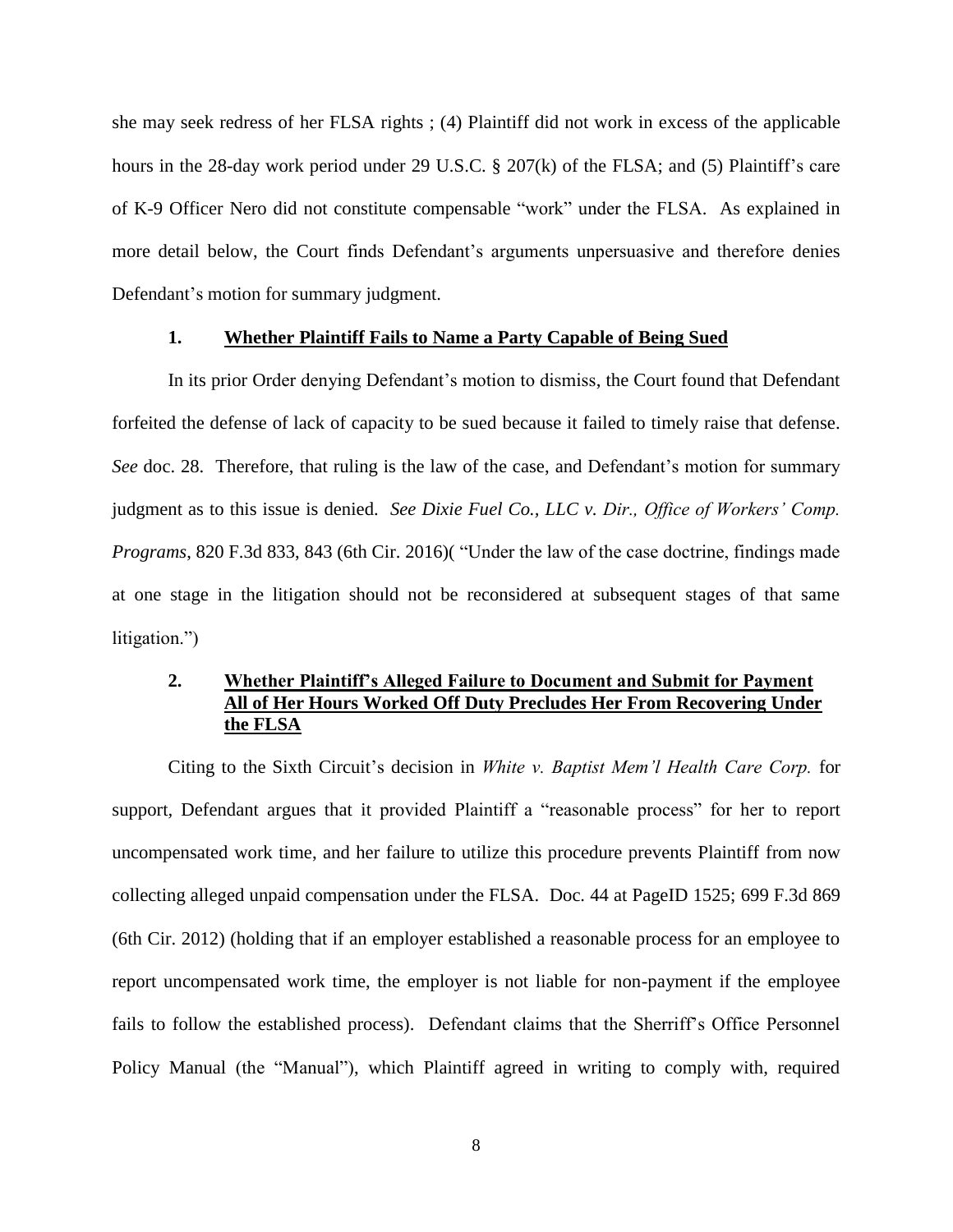Plaintiff to accurately record the time she worked on-duty and off-duty caring for K-9 Officer Nero. Doc. 40 at PageID 1431. Specifically, Defendant cites to Section 4.05 of the Manual, which states in pertinent part:

A. Payment of Wages is dependent on the proper recording of the time spent at the worksite in providing services to the employer and the public-atlarge. In order to accurately record the amount of time worked, time records are utilized in documenting the number of hours worked by an employee.

. . .

C. It is the responsibility of every employee individually to report their own starting and ending times for each shift of work so that wages can be determined. Failure to do so will result in the loss of pay for the shift or work in question unless extenuating circumstances exists. In addition, failure to report time worked, misrepresentation of time worked, the altering of any time record or allowing a time records to be altered by others may result in discipline.

Doc. 34-6 at PageID 552. Defendant argues that Plaintiff is not entitled to compensation for any time she failed to report because the reporting policy quoted above was reasonable, and it is undisputed that Plaintiff did not record the number of hours she worked off duty while caring for K-9 Officer Nero. Doc. 40 at PageID 1431.

In order to prevail on this point, Defendant invites this Court to find, as a matter of law, that the Manual clearly applies to Plaintiff's work while off-duty. The Court declines to so find. Indeed, if anything, the verbiage from Section 4.05 of the Manual strongly suggests that it was meant to govern only how Plaintiff was to report her hours worked while *on duty and* does not apply to her work while *off duty. C.f. White,* 699 F.3d at 896 (finding an employer not liable for non-payment under the FLSA where an employer had established a reasonable process for an employee to report uncompensated work time while on duty and the employee failed to report the on-duty worktime he later claimed was uncompensated). Specifically, the Manual's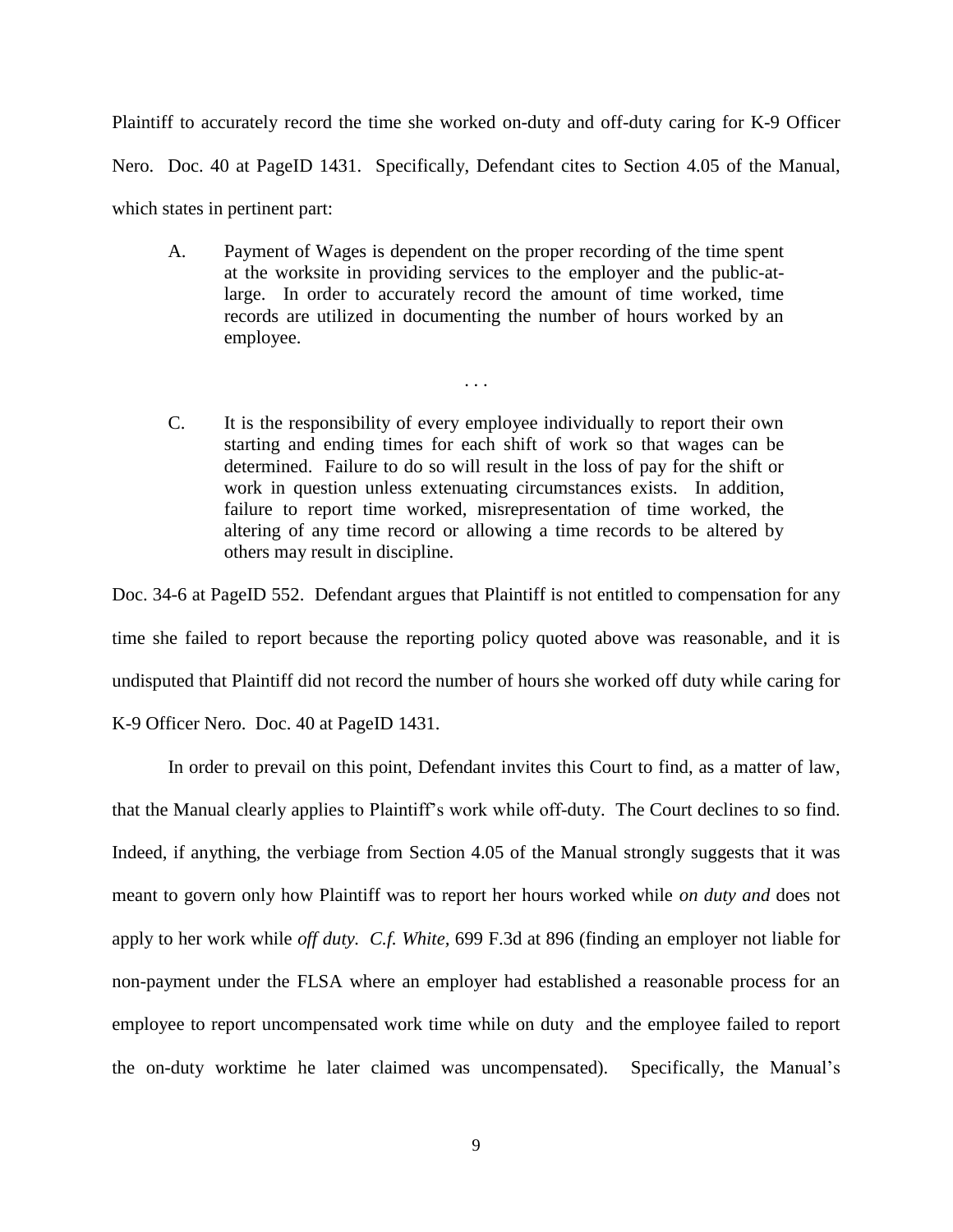provision -- that employees are to record their "time spent at the work site" and report "their starting and ending times of each shift" -- suggests that this policy was to apply to employees' *on-duty* work only. Doc. 36 at PageID 843 (citing doc. 34-6 at PageID 552). At a minimum, there is a genuine issue of material fact as to whether the Manual was meant to apply to Plaintiff's off-duty work spent caring for K-9 Officer Nero.

This is particularly true since, absent a clear and reasonable policy to the contrary, the FLSA charges employers, such as Defendant, with the task of maintaining "proper records of wages, hours and other conditions and practices of employment." *Mt. Clemens Pottery Co.*, 328 U.S. at 686-87. Under the FLSA, employers, not employees, are seen as being "in [the] position to know and to produce the most probative facts concerning the nature and amount of work performed. *Id.*

Accordingly, Defendant's motion for summary judgment based on Plaintiff's alleged failure to document and submit for payment all of her hours worked off duty is **DENIED**.

### **3. Whether the Arbitration Procedure Contained in Plaintiff's CBA is the Sole Forum in Which Plaintiff May Seek Redress of Her FLSA Rights**

Defendant next argues that summary judgment should be granted in its favor because the sole forum in which Plaintiff may seek redress of her FLSA rights is the arbitration procedure contained in her CBA. Doc. 31 at PageID 191, 199; doc. 34-4 at PageID 432-36.

While a collective bargaining agreement may indeed require arbitration of statutory claims (like Plaintiff's FLSA claims), thereby baring employees from suing in court, a collective bargaining agreement "may only do so if the agreement's arbitration provision *expressly* covers statutory rights." *Campbell v. Kelly*, No. 3:09-cv-435, 2011 WL 3862019, at \*9 (S.D. Ohio Aug. 31, 2011) (citing *14 Penn Plaza LLC v. Pyett*, 556 U.S. 247, 263-65 (2009)) (emphasis added).

Here, Plaintiff's CBA does not expressly cover statutory rights (and Defendant does not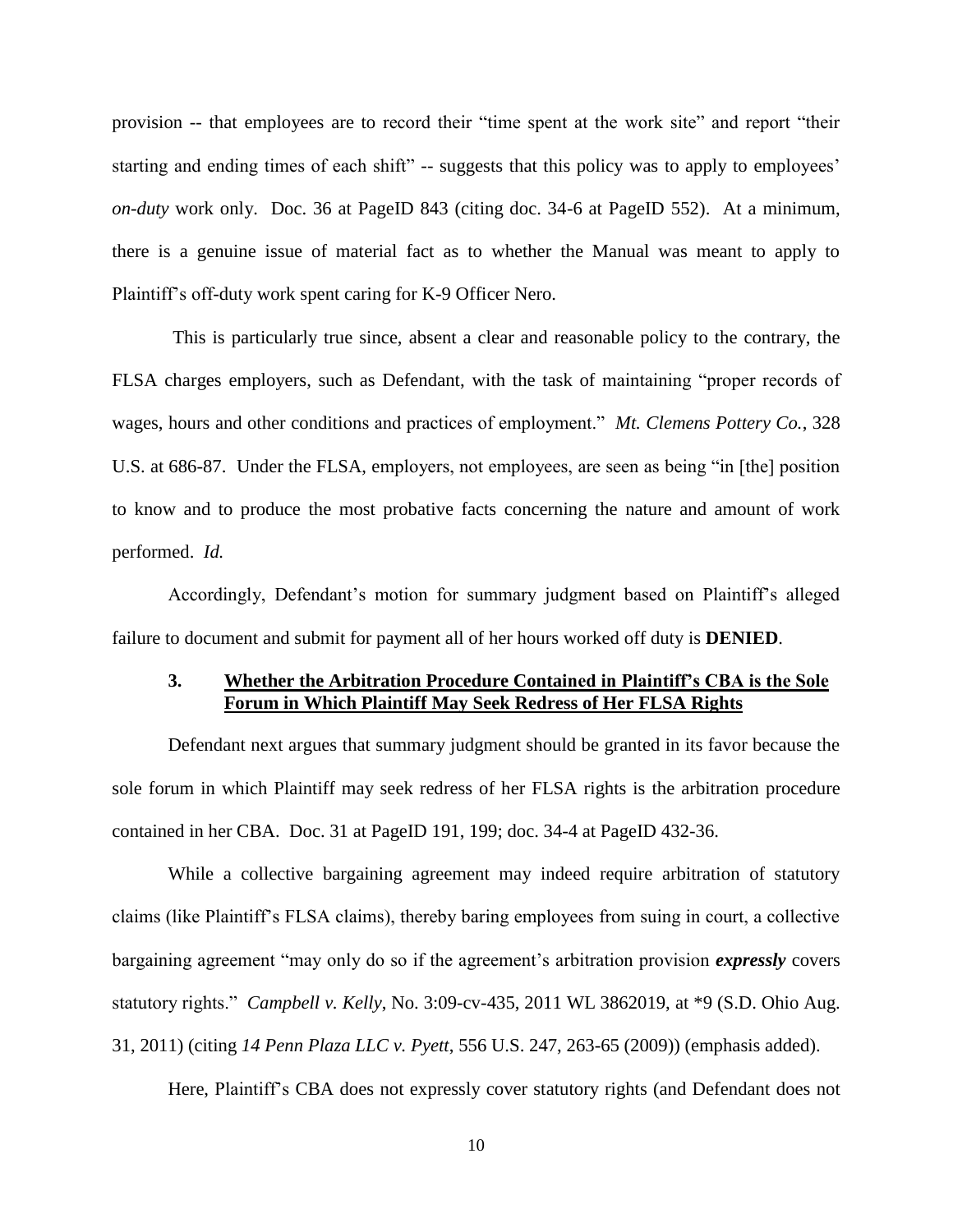argue otherwise). Thus, Plaintiff's failure to use her CBA arbitration procedure is inconsequential, and Defendant's request for summary judgment based on this ground is **DENIED**.

# **4. Whether 29 U.S.C. § 207(k) of the FLSA Applies to Plaintiff, and If So, Whether Plaintiff Worked In Excess of The Hours in the Applicable 28-Day Work Period**

29 U.S.C. §207(a) of the FLSA requires employers to pay overtime to employees who work more than 40 hours per week. 29 U.S.C. § 207(a). 29 U.S.C. § 207(k), however, contains a partial exemption from the overtime provisions of § 207(a) in that public agencies, such as Defendant, may establish a "work period" that lasts from seven to twenty-eight days for employees engaged in law enforcement or fire protection activities. In such a circumstance, only employees who work more than 171 hours in a twenty-eight day work period are entitled to overtime pay. 29 U.S.C. § 207(k)(1); [29 C.F.R. §§ 553.201\(a\),](http://www.westlaw.com/Link/Document/FullText?findType=L&pubNum=1000547&cite=29CFRS553.201&originatingDoc=Id790178e567411d9bf30d7fdf51b6bd4&refType=RB&originationContext=document&vr=3.0&rs=cblt1.0&transitionType=DocumentItem&contextData=(sc.Search)#co_pp_8b3b0000958a4) [553.230;](http://www.westlaw.com/Link/Document/FullText?findType=L&pubNum=1000547&cite=29CFRS553.230&originatingDoc=Id790178e567411d9bf30d7fdf51b6bd4&refType=LQ&originationContext=document&vr=3.0&rs=cblt1.0&transitionType=DocumentItem&contextData=(sc.Search)) *Franklin v. City of Kettering*, 246 F.3d 531, 533-34 (6th Cir. 2001).

Under §207(k), public agencies must pay overtime only when employees have "tours of duty which in the aggregate exceed" 171 hours in a twenty-eight day period. 29 U.S.C. § 207(k). Additionally, the regulations specifically caution that a work period is not the same as a work week or pay period. The burden is on the employer to prove it has adopted a §207(k) work-week exemption. *See Corning Glass Works v. Brennan,* 417 U.S. 188, 196-97 (1974).

In the present case, it is undisputed that Plaintiff's employment is governed by her CBA. Doc. 31 at PageID 190; doc. 39 at PageID 1421. The Court further finds that it is undisputed that Section 16.1 of the CBA applies  $\S$  207(k) to Plaintiff's employment.<sup>2</sup> In accordance with § 207(k), the Court finds that Plaintiff's CBA entitled her to overtime for any time "worked in

 $\overline{a}$ 

<sup>&</sup>lt;sup>2</sup> Section 16.1, states in pertinent part that "in cases of Department of Labor complaints, Title 29 USC Section 207(k) shall be utilized for the purposes of determining the Employer's compliance with the Fair Labor Standards Act (FLSA)." Doc. 34-4 at PageID 445.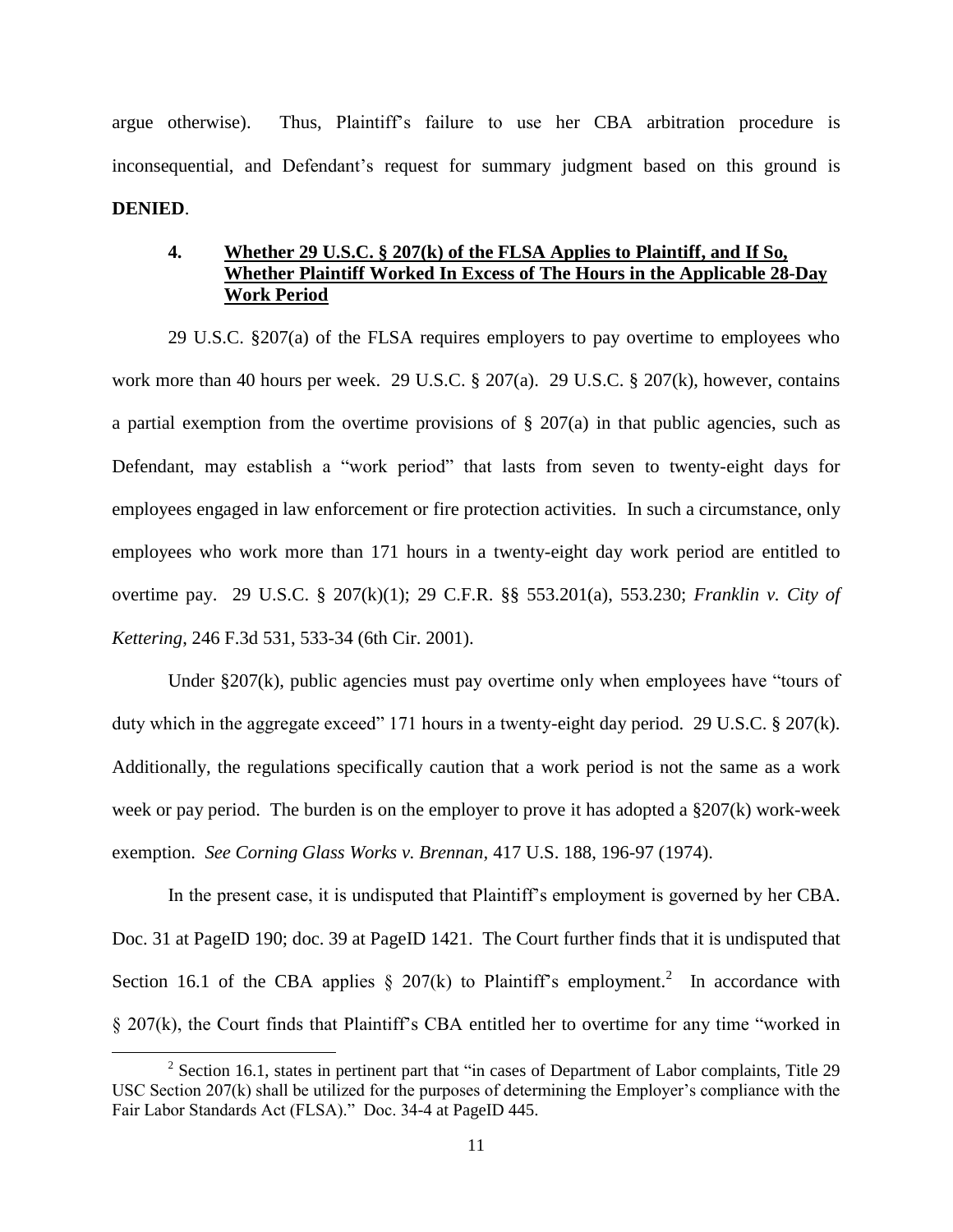excess of eight and one-half  $(8 \frac{1}{2})$  hours per day or one-hundred and sixty-one and one-half (161) ½) hours during a twenty-eight (28) day work period." Doc. 34-4 at PageID 445.

Defendant argues that it is entitled to summary judgment, pursuant to  $\S 207(k)$ , because Plaintiff's estimation of the overtime she is owed is based on a 40-hour work week rather than the 161 ½ hours per 28-day work period that governed her employment under the CBA. Doc. 40 at PageID 1430. Specifically, Defendant claims that Plaintiff's estimation of how much overtime compensation she is owed "fails to prove by a preponderance of the evidence that she performed work in excess of the applicable 28-day work period for which she was properly compensated" entitling Defendant to judgment as a matter of law. *Id.*

In a case where the employer fails to maintain adequate and accurate records, as Defendant admits here, a Plaintiff must prove, by a preponderance of the evidence, that she "performed work for which [she] was not properly compensated." *Moran v. Al Basit LLC*, 788 F.3d 201, 205 (6th Cir. 2015) (citing *Mt. Clemens Pottery*, 328 U.S. at 687)*.* However, the Sixth Circuit has made clear that, at the summary judgment stage, a Plaintiff's testimony as to how much uncompensated work she performed is enough to meet her burden. *Accord Moran*, 788 F.3d at 205.

Consequently, Plaintiff's estimation, that on average she was not compensated for 28 hours of off-duty work per week, is enough to create a genuine issue of material fact as to whether she is owed overtime under § 207(k). Accordingly, Defendant's motion for summary judgment on this basis is **DENIED**. *See Moran,* 788 F.3d at 204-05.

### 5. **Whether Plaintiff's Off-Duty Care of K-9 Officer Nero Is Compensable "Work" Under the FLSA**

The Sixth Circuit addressed a case similar to the present matter in *Brock v. City of Cincinnati*, where the Court reviewed claims brought under the FLSA by police officers seeking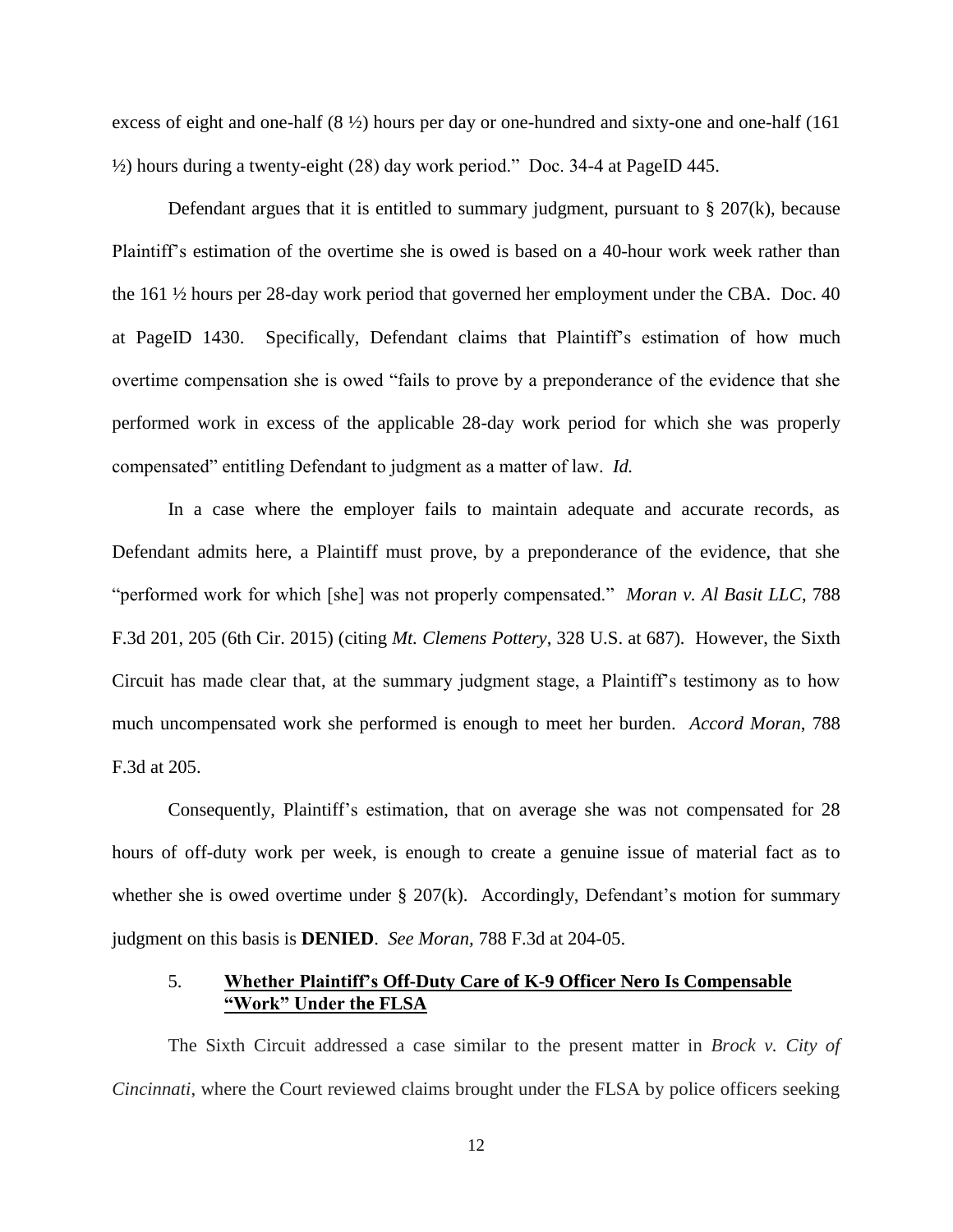back wages for time spent providing off-duty care for dogs in their k-9 unit. 236 F.3d 793 (6th Cir. 2001). The Sixth Circuit identified three relevant inquiries to be made in addressing the amount of compensable off-duty hours under the FLSA:

1) How much of the time spent by handlers in caring for their canine charges while off-duty is compensable "work" under the FLSA? 2) Is that amount of time *de minimis,* so that the FLSA does not mandate compensation? 3) Have the parties reached a reasonable agreement to compensate the handlers for non-*de minimis* time spent in "work" under the FLSA?

*Id.* at 800. As explained in more detail below, the Court finds that there is a genuine issue of material fact on each of the three *Brock* inquiries.

### **a.** *"Work" Under the FLSA*

The Sixth Circuit enunciated a tripartite definition of "work" as physical or mental exertion that is: "(1) 'required or suffered' by the employer; (2) 'pursued necessarily and primarily for the benefit of the employer and [the employer's] business'; and (3), as to activity performed off-duty, is 'an integral and indispensable part of the principal activities for which covered [employees] are employed.'" *Campbell*, 2011 WL 3862019, at \*9 (citing *Brock*, 236 F.3d at 800).

As to the first element, the Manual undisputedly required Plaintiff to care for K-9 Officer Nero before shifts, during shifts, after shifts, and on days off. Doc. 34-6. Therefore, Plaintiff's off-duty activities caring for K-9 Officer Nero satisfy the first prong of the *Brock* "work" definition.

As to the second element, Defendant argues that the time Plaintiff spent taking care of K-9 Officer Nero "was not primarily for the benefit of the Sheriff's office." Doc. 31 at PageID 195. Specifically, Defendant claims that Plaintiff would have performed "the same daily dog duties" caring for her own dog, Spike, regardless of whether she was responsible for caring for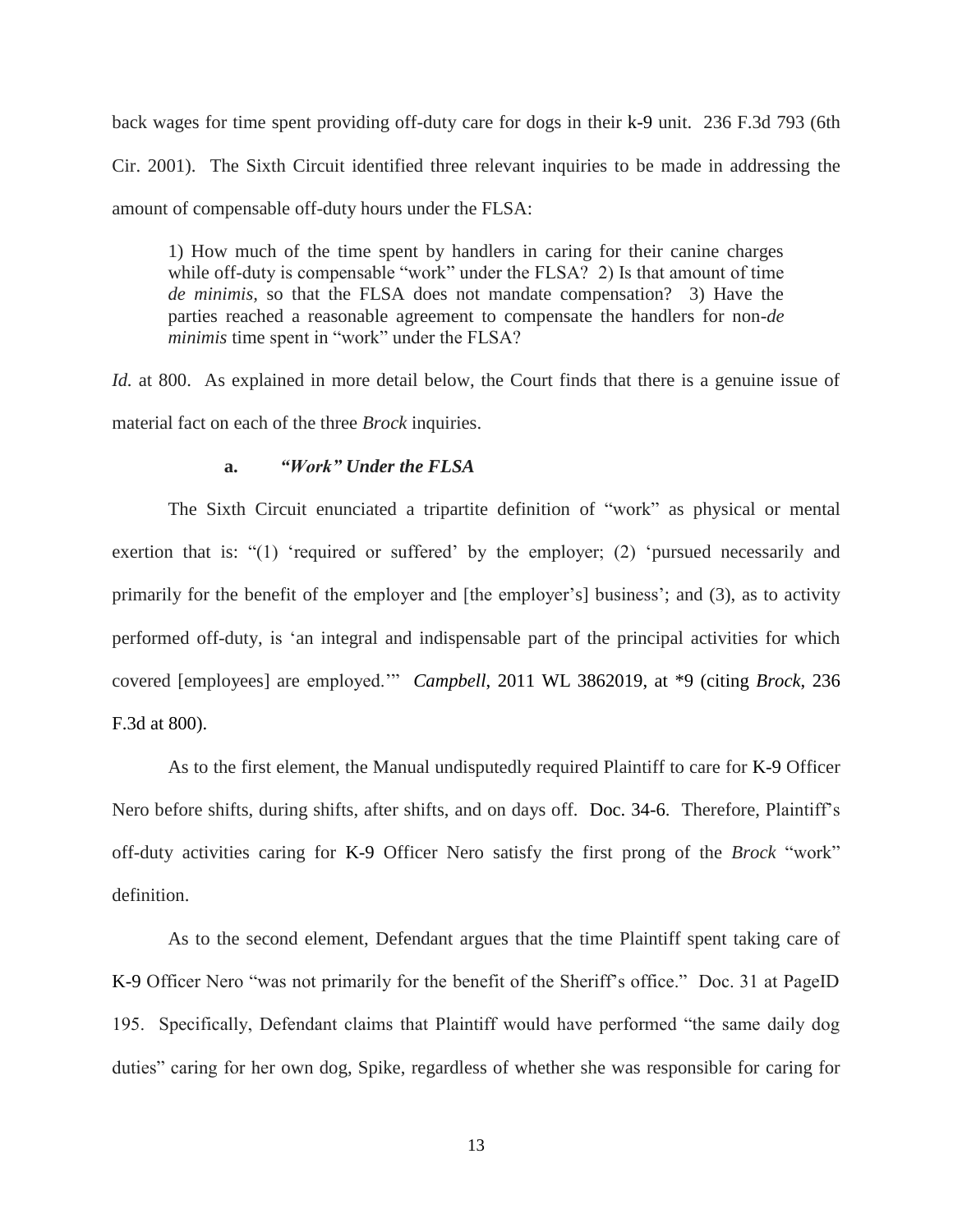K-9 Officer Nero. *Id.* Defendant even goes so far as to argue that K-9 Officer Nero was "friends" with Spike and therefore Plaintiff's care of K-9 Officer Nero actually benefited Plaintiff by providing a playmate for Spike. Plaintiff claims that all of the duties she performed to ensure that K-9 Officer Nero was nourished, in good health, and ready for active service were performed necessarily and primarily for the benefit of Defendant. Doc. 36 at PageID 846. Alas, there is a genuine issue of material fact as to whether an appreciable share of Plaintiff's activities related to caring for K-9 Officer Nero was done necessarily and primarily for the benefit of Defendant.

Finally, as to the third element, Defendant argues that Plaintiff's off-duty care of K-9 Officer Nero was not an integral part of her principal activities as a police officer. In *Brock,* however, the Court found that the municipal defendant's requirement that officers "take [their] canines home with them, look after them at all times, keep them well-nourished and in good health, and have them ready for recall to active service at a moment's notice" made the off-duty K-9 officers' care an integral part of the plaintiffs' jobs as police officers. *Brock*, 236 F.3d at 804. Here, the Manual contains similar mandates requiring Plaintiff to directly supervise the K-9 officer at all times, keep the K-9 officer trained to its fullest ability, and remain responsible for grooming and daily care of the K-9 officer. *See* doc. 33-4 at PageID 374. Under such circumstances, there is a genuine issue of material fact as to whether Plaintiff's off-duty care of K-9 Officer Nero was an integral part of her principal activities as a police officer. *Campbell*, 2011 WL 3862019, at \*9 (citing *Brock*, 236 F.3d at 802-04).

In sum, the evidence shows that there are genuine issues of material fact as to whether Plaintiff's off-duty care of K-9 Officer Nero meets each of the elements for compensable "work" under the FLSA, and entry of summary judgment on this basis, therefore, is **DENIED**.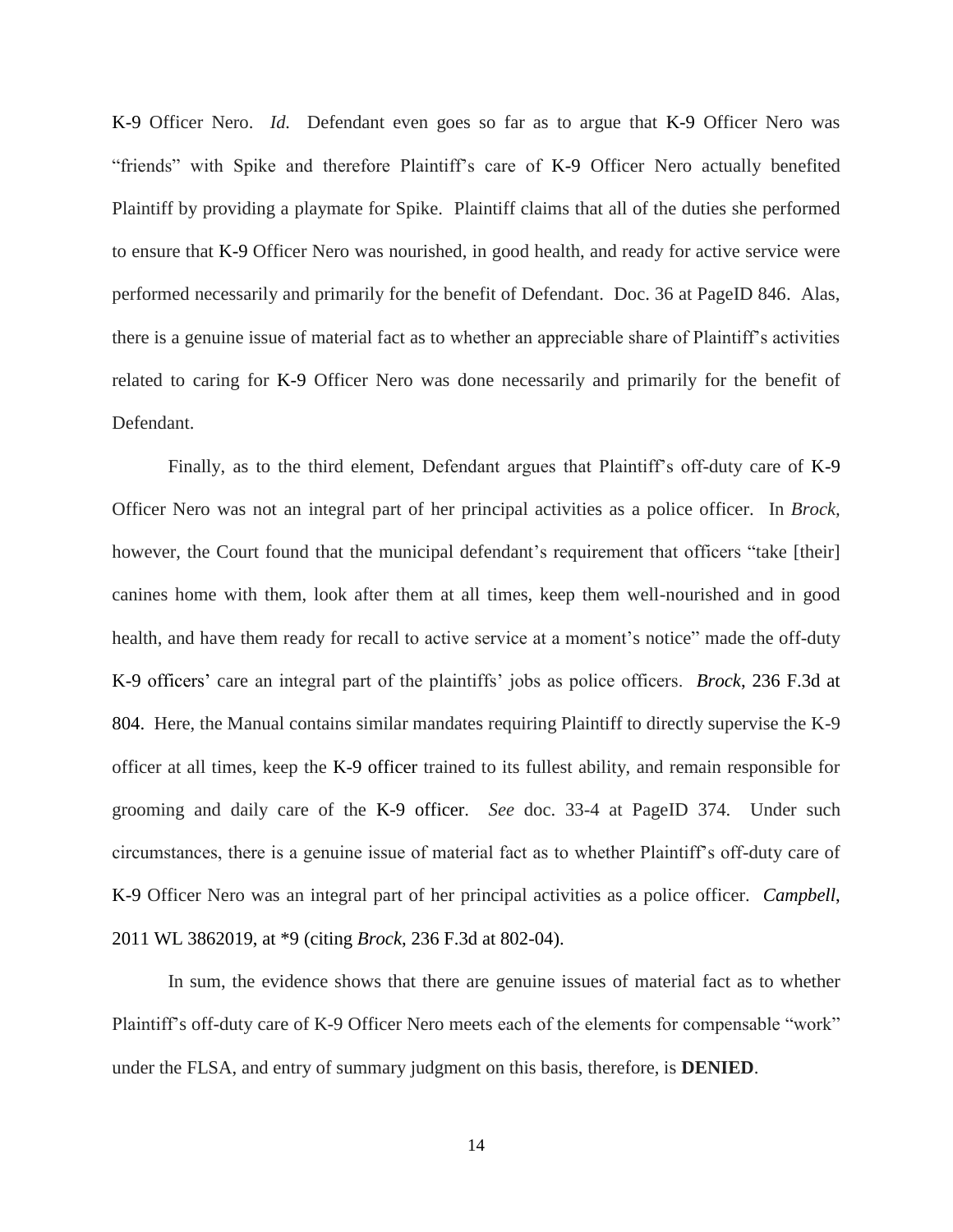#### **b.** *The De Minimis Work Doctrine*

Even if some of Plaintiff's activities qualify as "work" under the FLSA, "work" is not compensable if the amount of work is *de minimis. Brock,* 263 F.3d at 804. *Brock* referenced the following three factors to determine whether otherwise compensable "work" is *de minimis:* (1) the size of the claim in the aggregate; (2) whether the claimant performed the work on a regular basis; and (3) the practical administrative difficulty of recording the additional time. *Brock,* 263 F.3d at 804 (citing *Lindow v. United States*, 738 F.2d 1057, 1062-63 (9th Cir. 1984)).

The Sixth Circuit found that the hour a day spent off-duty by the officers in *Brock* caring for their respective K-9 officers was not *de minimis*. *Brock*, 236 F.3d at 804. The Court reasoned that although the nature of the officers' at-home care was not easily monitored, such an administrative difficulty was outweighed by the total amount of time spent and the regularity of which the officers cared for their K-9 officers. *Id*.

 As in *Brock*, Plaintiff's claim for uncompensated off-duty work -- four hours of uncompensated work on on-duty days and two hours of uncompensated work on off-duty days - well exceeds a *de minimus* amount. Doc. 44 at PageID 1514-15. This Court presumes, like the Sixth Circuit in *Brock*, that regardless of which party would have been responsible for requiring or attempting it, meaningful monitoring of Plaintiff's at-home K-9 duties would have proven "difficult, expensive, and intrusive." *Brock,* 263 F.3d at 804.

Therefore, Plaintiff's evidence is at least sufficient to create a genuine issue of material fact as to whether the regularity and amount of her uncompensated work in the aggregate is not *de minimus.* Thus, Defendant's motion for summary judgment as it relates to the *de minimus*  doctrine is **DENIED**.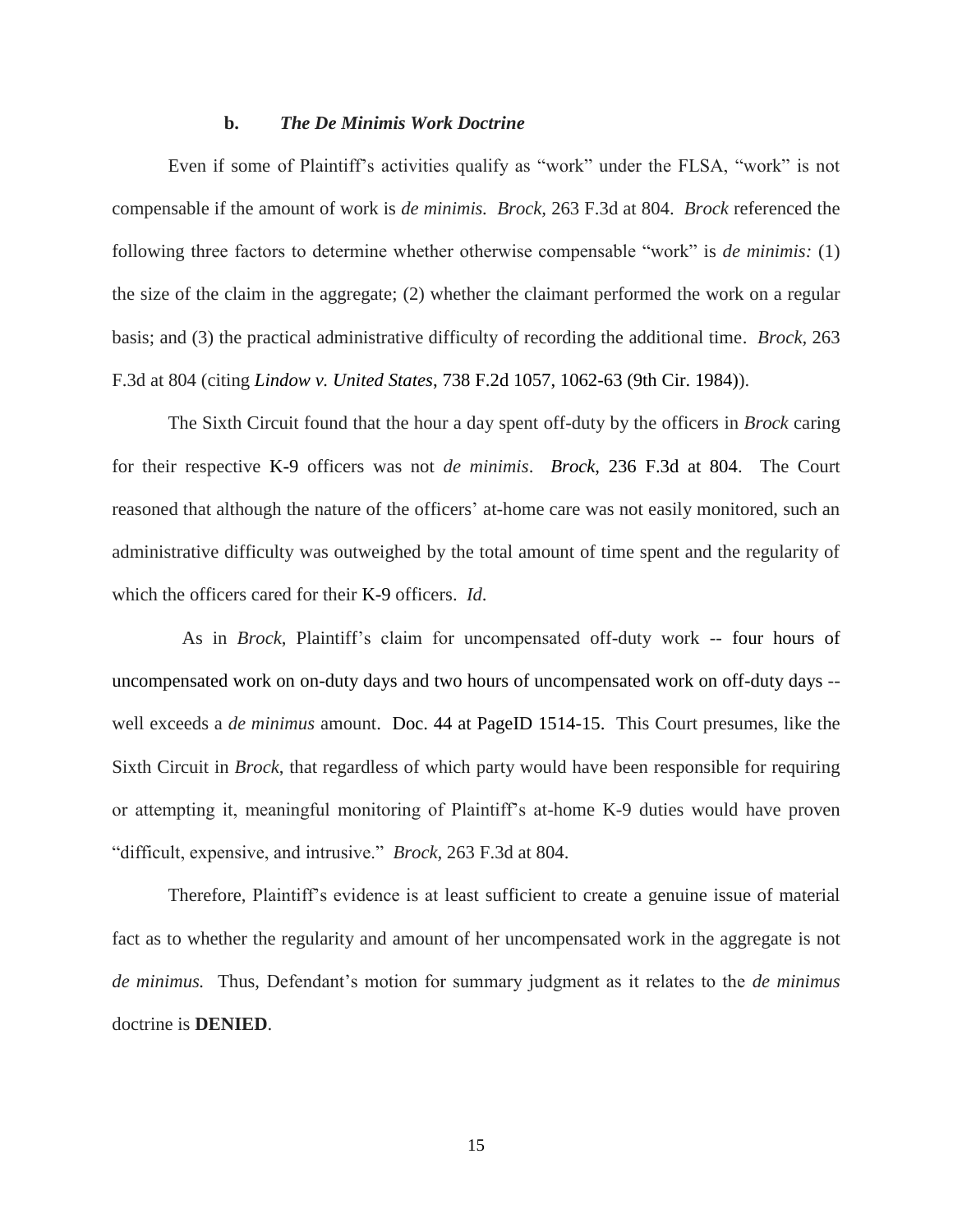### **c.** *Reasonableness of The Agreement*

In regards to the "reasonableness" of an agreement to compensate k-9 handlers for non *de minimus* "work," the *Brock* Court explained that "[b]ecause of the difficulty in determining the exact hours worked in circumstances where unsupervised employees can divide their time between 'work' and personal pursuits, 'any reasonable agreement of the parties which takes into account all of the pertinent facts will be accepted.'" *Brock*, 236 F.3d at 806 (citing 29 C.F.R. § 785.23).

In the present mater, it is undisputed that Plaintiff entered into a written agreement and subsequent verbal agreement with the Sheriff's Office upon accepting a K-9 duty position in 1996. Doc. 31 at PageID 190; doc. 36 at PageID 838. The written 1996 agreement consisted of a memorandum sent by Sheriff Cox to Plaintiff, which she signed. Doc. 34-3. The agreement stated in pertinent part:

Since you are now certified as the department K-9 officer, and your dog is now certified, it is time to address the use of the vehicle that has been equipped for your use and has been assigned to you.

As a tradeoff for allowing you the permanent use of this vehicle, to respond from your home, would be that the Miami County Sheriff's Office would not owe you any monetary amount for the care and the maintenance of the dog.

. . .

Doc. 34 at PageID 1. It is further undisputed that the parties entered into an oral agreement shortly following the written agreement. Doc. 33 at PageID 280; doc. 31 at PageID 190.

The Court finds that, as a matter of law, both agreements are unclear as to the intent of the parties to apply the agreement to only Plaintiff's assigned K-9 officer at the time of the agreement or all other K-9 officers Plaintiff may have been assigned for the duration of her employment with Defendant. Specifically, the 1996 written agreement uses phrases such as "the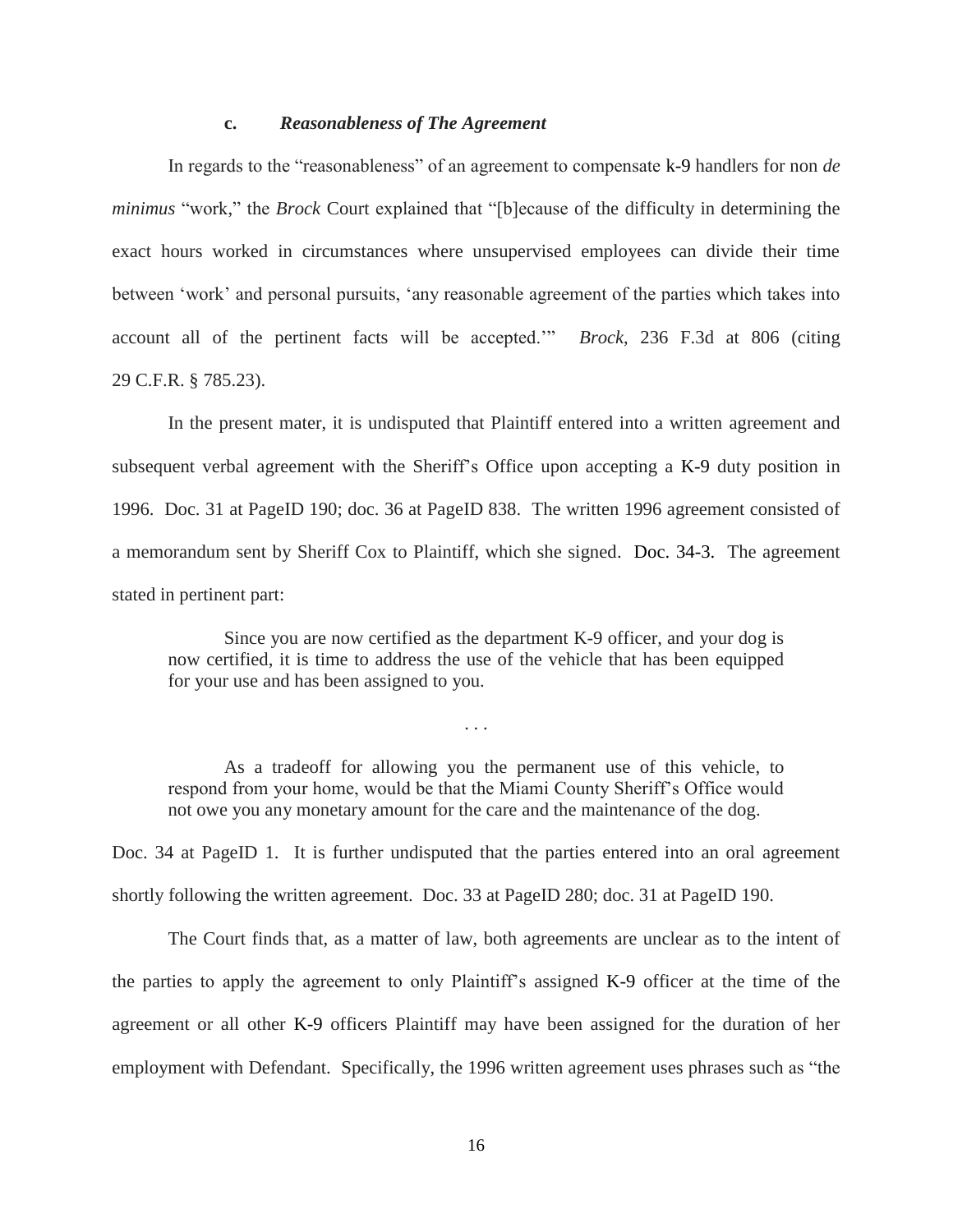dog" and "your dog." It is undisputed that K-9 Officer Nero, the only dog related to Plaintiff's FLSA claim in this case, became a Miami County Sheriff Department K-9 Officer eight years after the creation of the 1996 written agreement. Doc. 36 at PageID 835. Therefore, a genuine issue of material fact exists as to the parties' intent to apply the 1996 written agreement to Plaintiff's care of K-9 Officer Nero.

The 1996 written agreement does not include an integration clause, and therefore, parole evidence as to the parties' intent is appropriate. *Aero Fulfillment Services Corp. v. Orcale Corp.*, 186 F. Supp. 3d 764, 771 (S.D. Ohio 2016) (holding that under Ohio law, when a written agreement is ambiguous and not fully integrated, *i.e.* does not contain the full understanding of the parties, the law permits consideration of parole evidence to determine party intent). Parole evidence, which has not been offered by either party on the issue above in their summary judgment pleadings, would be appropriate at trial to determine the parties' intent.

In addition, neither party has set out in any detail the terms of the 1996 oral agreement reached subsequent to the written agreement other than a general averment that Plaintiff was able to leave a half hour early on on-duty days with no reduction in pay. Doc. 31 at PageID 190; doc. 36 at PageID 838. Defendant claims that Plaintiff was already obligated to do all the care and maintenance of K-9 Officer Nero pursuant to the 1996 written agreement. Doc. 31 at PageID 190. Therefore, there is a genuine issue of material fact as to whether the subsequent oral agreement is supported by inadequate. *See Wright v. Bank of America, N.A.,* 517 Fed. App'x 304, 307 (6th Cir. 2013) (holding that under Ohio law, a valid contract requires mutual consideration).

In light of the foregoing, there are genuine issues of material fact as to what the parties agreed to in their 1996 written agreement and subsequent oral agreement, as well as whether the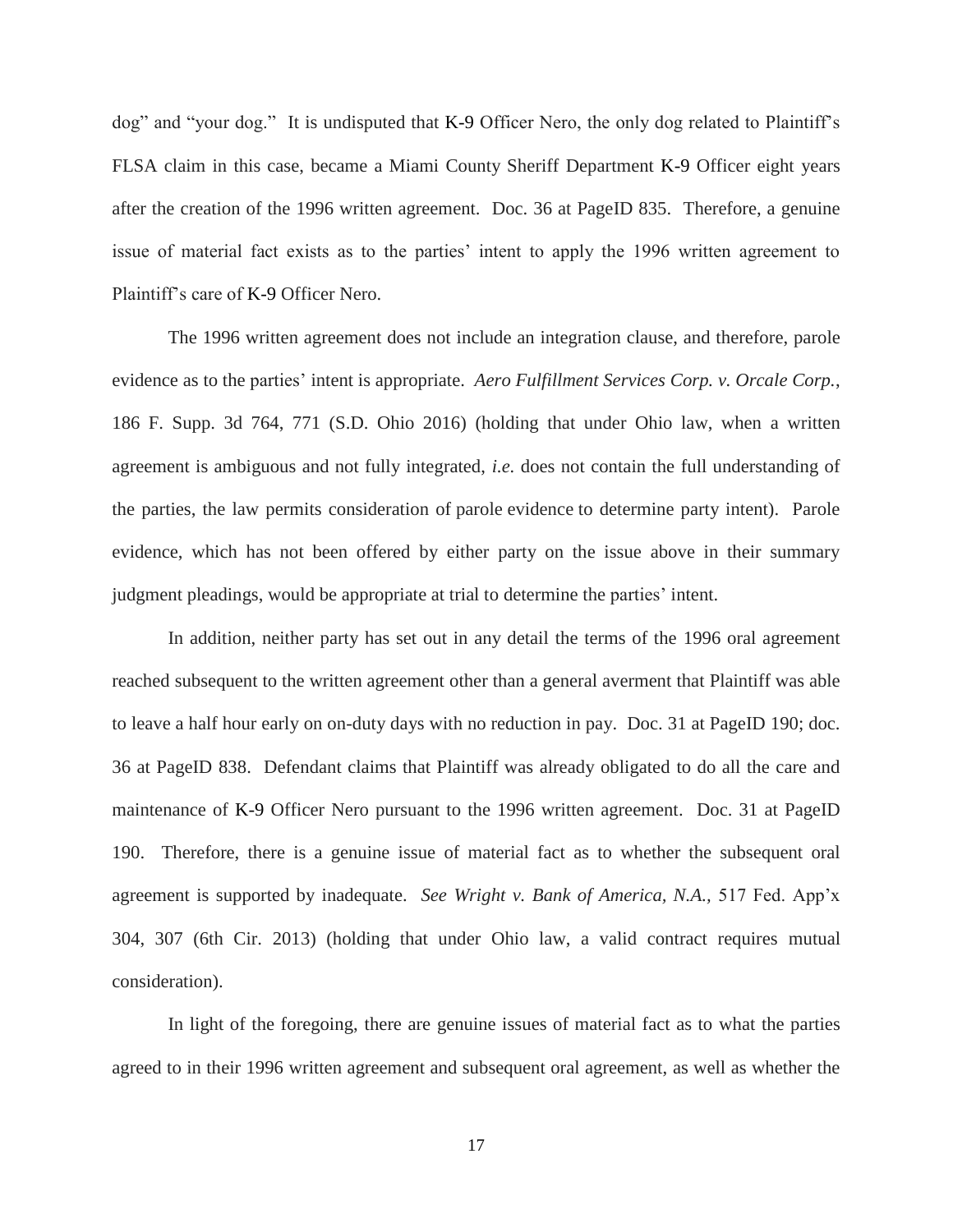oral agreement is supported by mutual consideration. At this time, and on the record now before the Court, the meaning and applicability of the agreements cannot be assessed. Because of the aforementioned genuine issues of material fact existing at this stage of the proceedings, the reasonableness of the agreements cannot be addressed and Defendant's motion for summary judgment on this ground is **DENIED**.

### **D.** *Plaintiff's Cross-Motion for Summary Judgment*

 $\overline{\phantom{a}}$ 

Plaintiff seeks partial summary judgment as to liability on Count I of her complaint, claiming violations of the FLSA, with the exact amount of unpaid wages, liquidated damages, and attorney's fees to be determined at trial. Doc. 33 at PageID 274. In support of her motion, Plaintiff argues the following: (1) she regularly worked in excess of 161  $\frac{1}{2}$  hours in a 28-day work period without the required overtime compensation; (2) her care and maintenance of K-9 Officer Nero was compensable time; (3) Defendant was aware that Plaintiff was performing athome care and maintenance of K-9 Officer Nero without compensation; (4) her unpaid overtime is more than *de minimus*; (5) the 1996 written agreement and subsequent oral agreement are unreasonable; (6) due to Defendant's willful failure to comply with the FLSA, a three-year statute of limitations should apply to her FLSA action; and (7) Defendant is not entitled to a good faith defense. 3

In regards to Plaintiff's arguments 1-5, the Court has already addressed each above as they related to Defendant's motion for summary judgment and found that a genuine issue of

 $3\,$  In Plaintiff's reply brief filed in support of her motion for partial summary judgment (doc. 39), Plaintiff asked that the last four pages of Defendant's memorandum in opposition to her motion for partial summary judgment (doc. 35) be stricken due to Defendant's failure to comply with the requirements of Local Rule 7.2 (3). Doc. 39 at PageID at 1420. On September 15, 2016, the Court granted Defendant's unopposed motion to amend their memorandum in opposition to Plaintiff's cross motion for partial summary judgment. (Doc. 43). On October 14, 2015, Defendant filed an amended memorandum in opposition to Plaintiff's cross-motion for partial summary judgment (doc. 44), which complied with the requirements of Local Rule 7.2 (3), making Plaintiff's cross-motion to strike moot.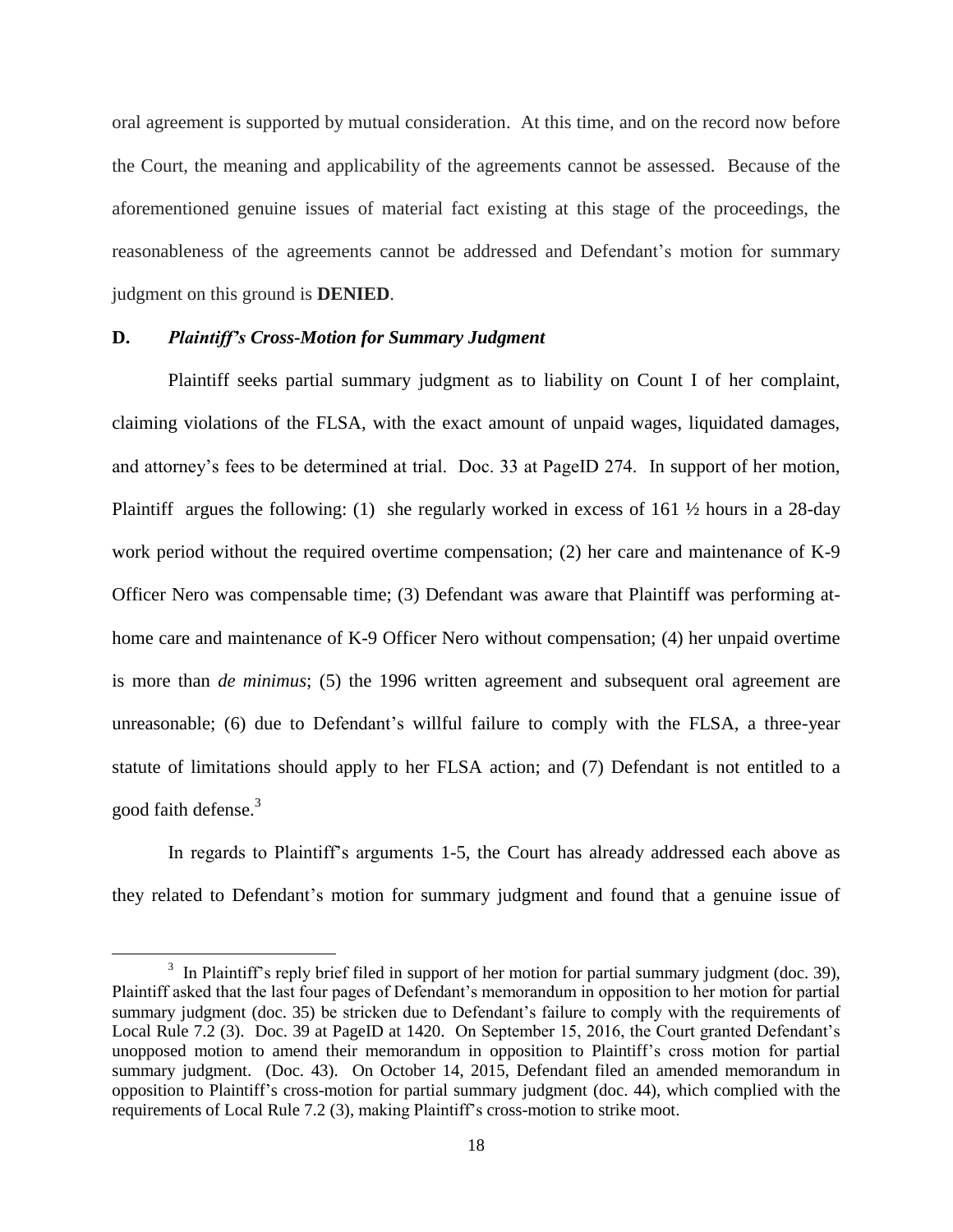material fact existed for all five. Consequently, Plaintiff has not met her substantially higher burden required to obtain summary judgment, and therefore, Plaintiff's cross motion for partial summary judgment as it pertains to arguments 1-5 is **DENIED**.

Plaintiff argues that a three-year statute of limitations, rather than a two-year statute of limitations, should apply to her FLSA claim because Defendant "willfully" violated the FLSA. Doc. 33 (citing 29 U.S.C. § 255(a)). Plaintiff also states in her memorandum in support of her motion for partial summary judgment that she is entitled to liquidated damages as a matter of law, and that Defendant's potential "good faith" defense is not applicable. However, as 29 U.S.C. § 255(a) makes clear the issue of willfulness is only ripe for discussion once an employer is found to have violated 29 U.S.C. §§ 206 or [207.](http://www.westlaw.com/Link/Document/FullText?findType=L&pubNum=1000546&cite=29USCAS207&originatingDoc=Id790178e567411d9bf30d7fdf51b6bd4&refType=LQ&originationContext=document&vr=3.0&rs=cblt1.0&transitionType=DocumentItem&contextData=(sc.Search)) Similarly, 29 U.S.C. § 206(b) makes clear that the issue of liquidated damages and any associated good faith defense is only ripe for discussion once an employer is found to have violated 29 U.S.C. §§ 206 or 207. Since this Court has found that there is a genuine issue of material fact as to whether such FLSA violations have occurred under §§ 206 or [207,](http://www.westlaw.com/Link/Document/FullText?findType=L&pubNum=1000546&cite=29USCAS207&originatingDoc=Id790178e567411d9bf30d7fdf51b6bd4&refType=LQ&originationContext=document&vr=3.0&rs=cblt1.0&transitionType=DocumentItem&contextData=(sc.Search)) Plaintiff's request for a ruling as a matter of law as to willfulness, liquidated damages, and any associated defenses is **DENIED**.